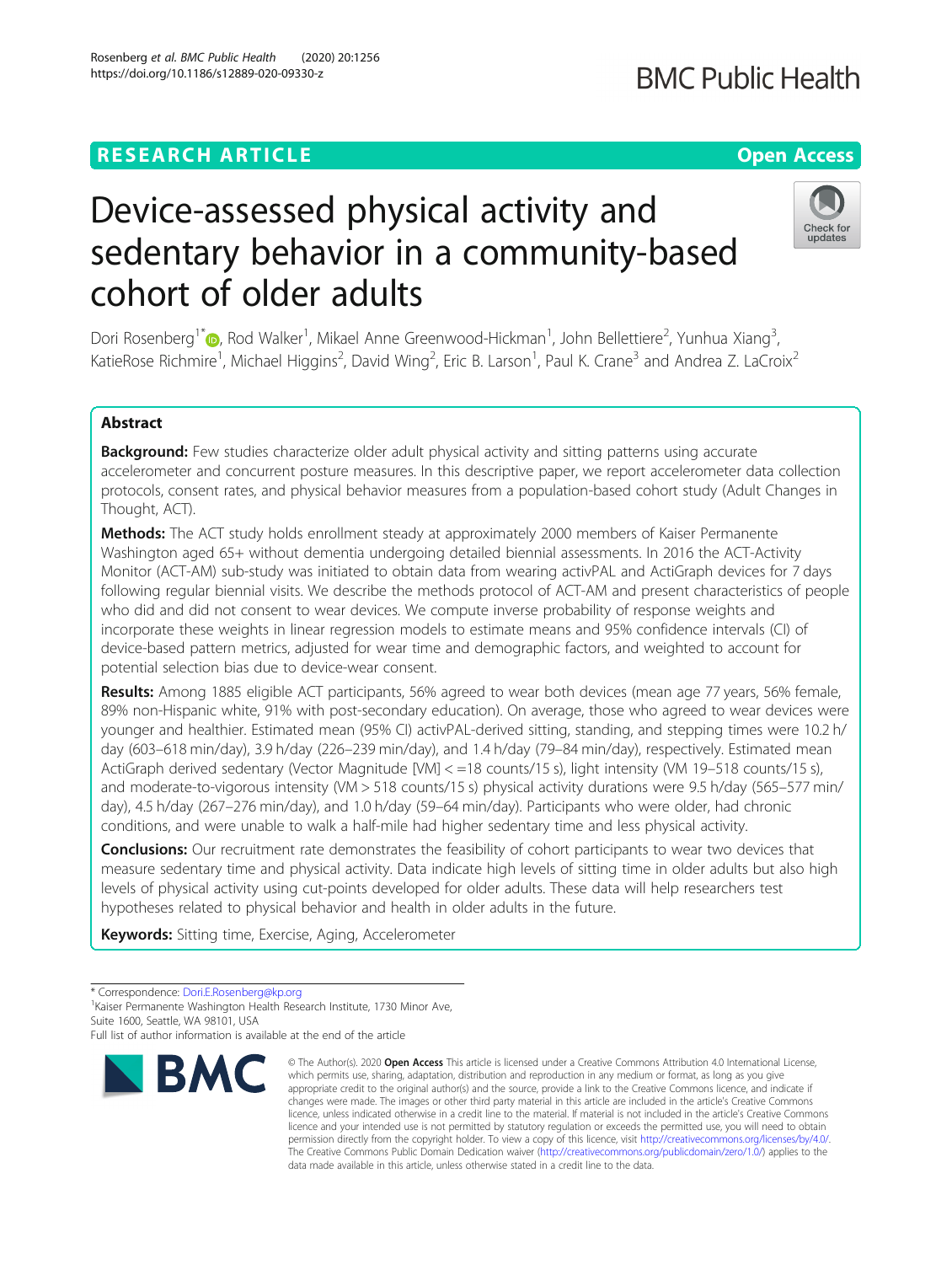#### Background

Physical activity is a well-known behavior contributing to cognitive, emotional, functional, and physical health [[1\]](#page-11-0). Most evidence on physical activity and health comes from studies using self-reported measures that in older adults are only moderately correlated with objective measures [[2,](#page-11-0) [3\]](#page-11-0) and that typically overestimate physical activity [\[4](#page-11-0)]. With advances in technology, wearable accelerometers can be used to more accurately measure physical activity in a relatively low burden manner for participants [\[5](#page-11-0)]. Many epidemiologic studies now use accelerometry including the Women's Health Initiative [[6\]](#page-11-0), the Women's Health Study [[7\]](#page-11-0), and the British Regional Heart Study [\[8](#page-11-0)].

In addition to physical activity, growing evidence also suggests the importance of (minimizing) sedentary time in healthy aging [[1,](#page-11-0) [9\]](#page-11-0). Sedentary time consists of behaviors performed while sitting or lying down at low levels of energy expenditure; sleep and standing without ambulation are not considered sedentary behaviors [[10\]](#page-11-0). Common sedentary behaviors include watching television, riding in a car, or working on a computer. Population levels of sedentary time are high [[11](#page-11-0)], and older adults are estimated to have the highest levels of all age groups [[11,](#page-11-0) [12\]](#page-11-0). Sedentary behavior has been shown to adversely affect health among older adults [\[13,](#page-11-0) [14\]](#page-11-0).

Prior epidemiologic data has relied on self-reported assessments of sedentary behaviors [[15\]](#page-11-0) while newer studies include data from waist-worn accelerometers [\[6](#page-11-0)]. Self-reported sedentary behaviors do not correlate strongly with waist-worn accelerometer measures in adult and older adult populations and tend to underestimate sedentary time by as much as 5-h/day [[2\]](#page-11-0) on average [\[2](#page-11-0), [13,](#page-11-0) [16,](#page-11-0) [17\]](#page-12-0). Accurately recalling and reporting patterns of sitting, standing, and small non-exercise based activity that can occur throughout the day is very cognitively challenging for older adults [\[18,](#page-12-0) [19\]](#page-12-0). Waistworn accelerometers, however, also encounter challenges in measuring sedentary behaviors because they can misclassify standing time as sedentary time and can misclassify time in an automobile as active time, making accurate population estimates of sitting and lying time and their associations with health difficult [[20\]](#page-12-0).

The Adult Changes in Thought (ACT) Study is an ongoing longitudinal cohort study that began in 1994 to investigate risk factors for development of dementia and has since provided unique opportunity to study factors of healthy aging more broadly. Self-reported exercise has been measured since the cohort's inception. In a prior publication, self-report of exercising at least 3 times per week for at least 15 min was associated with a lower risk for incident dementia [[21\]](#page-12-0). A limitation of the cohort has been the lack of device-based assessments of physical activity and sedentary time, thus prohibiting the study's ability to measure detailed patterns of movement, inactivity, and sitting time and to examine their potential impact on aging-related outcomes.

Starting in 2016, we added activPAL and ActiGraph monitors to more accurately capture the spectrum of sedentary and physically active patterns among older men and women (ACT Activity Monitor, ACT-AM, sub-study). This report describes the data collection procedures for these new devices, consent rates, and presents a description of the objectively observed patterns of physical activity and sedentary behavior measured within the ACT-AM cohort.

#### **Methods**

#### The ACT parent study

The ACT prospective cohort study began in 1994 by enrolling adults aged 65+ without dementia who had been randomly sampled from the King County membership panels of Kaiser Permanente Washington (KPWA) (formerly Group Health), an integrated health care delivery system in the state of Washington. Study participants undergo biennial follow-up visits to screen for incident dementia. Those with low cognitive screening scores at biennial visits undergo additional diagnostic workup and are brought to a consensus conference to determine whether dementia is present per DSM-IV criteria and to identify subtype. Participants are followed until earliest of dementia onset, study disenrollment, or death. Starting in 2000 an expansion cohort was recruited to increase the study size, and in 2005 continuous enrollment of participants began to ensure a stable active cohort of approximately 2000 older adults. Study visits are completed at a central research clinic or at the participant's home, based on participant preference [\[22](#page-12-0)]. For the original cohort enrolled 1994–1996, home visits were requested by about 15% at study enrollment, while they were requested for upwards of 85% of surviving members of that cohort at the most recent biennial study cycle.

Well established procedures [[23](#page-12-0)] during biennial visits include cognitive testing, physical performance testing, and collection of a variety of self-reported health and activity measures. Additionally, because ACT participants are drawn from KPWA, the study collects additional data elements from participants' electronic health records (EHR) and other KPWA automated data systems that include elements such as pharmacy prescription fills, diagnoses and procedures, and laboratory measures taken as part of clinical care. There are sub-studies which collect chart review, genetic, neuroimaging, and cerebrospinal fluid data as well as brain autopsy measures. All procedures are approved by the Kaiser Permanente Washington (KPWA) institutional review board.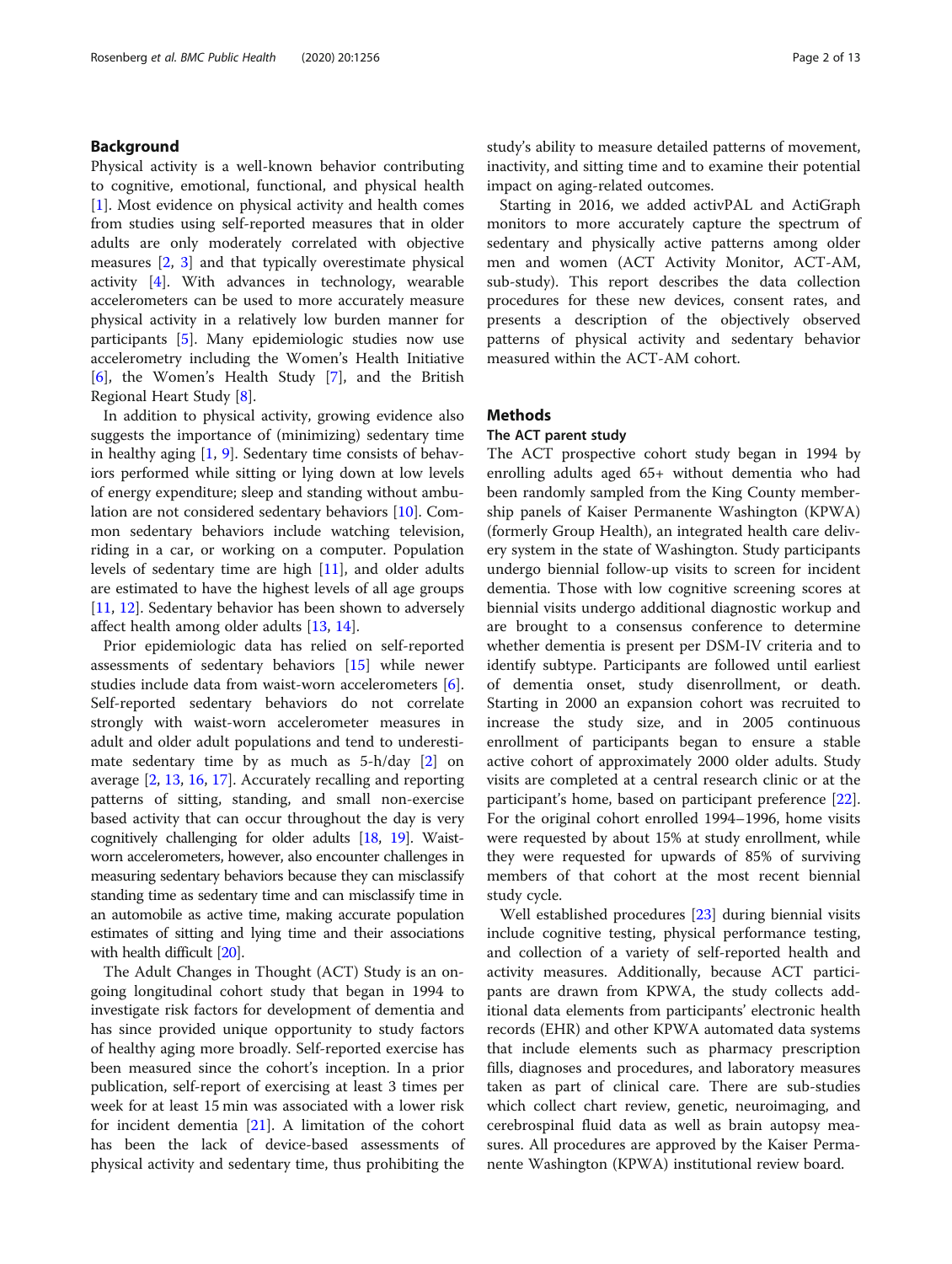#### ACT-AM sub-study enrollment

At clinic-based and home-based biennial visits beginning in April 2016, participants were consented to wear activity monitoring devices. If participants were wheelchair bound, receiving hospice or care for a critical illness, residing in a nursing home, or if memory problems became evident during testing, they were not eligible to participate in the activity monitor sub-study. Upon obtaining consent, a research staff member explained how to wear the activity monitors and provided participants with a 7-day log in which they were asked to detail device wear and sleep. Extra supplies and photographs for properly securing the devices were provided. Participants were also provided with a take-home questionnaire which included measures of self-reported sedentary behavior and physical activity. A pre-addressed, pre-paid, padded envelope was provided to mail devices, wear/sleep logs, and the questionnaire back to the study team upon completion of the 7-day wear period.

#### ACT-AM devices and measurements

Two research grade accelerometers were deployed—the waist-worn Actigraph wGT3X+ and the thigh-worn activPAL micro. Participants were given the option to consent to wear one or both devices, or decline both. Those who consented were asked to wear their device(s) for 7 calendar days. Both devices were secured so that they did not have to be removed and participants were encouraged to wear them for 24 h per day with the exception of swimming, bathing or showering for the ActiGraph. During the wear period, participants were asked to keep a log noting the times they went to bed and the time they got out of bed (collectively used to calculate time in bed), along with notes regarding any removal of the waist-worn device for reasons other than bathing or showering. However, if the log was a barrier to participation, participants were not required to complete one. Wear and sleep logs were double entered into a database that was quality checked for completeness and accuracy. When data were missing, the mean of the in-bed and awake time from the person's existing in-bed or out-of-bed times were used. When all in-bed or out-ofbed times were missing (i.e. participant did not complete or did not return a log) the average in-bed and/or out-ofbed times for the cohort were used  $(N = 37)$ .

The ActiGraph wGT3X+ (ActiGraph LLC, Pensacola, FL, USA) is a well-validated accelerometer, particularly for measuring light, moderate, and vigorous intensity physical activity [[3,](#page-11-0) [24](#page-12-0), [25\]](#page-12-0). The device is small, lightweight, and worn on an elastic belt secured around the waist so the device rests on the right side at the level of the suprailiac crest. Devices were initialized using ActiLife software (v 6.13.3) to capture data at 30 Hz. Upon return, staff downloaded raw data (i.e. 30 Hz data presented in gravitational units) and processed these into a proprietary counts variable at 15 s epochs using the normal filter. The algorithm developed by Choi et al.  $(2011)$   $[26]$  was used to assess wear compliance with a definition of non-wear time as periods of at least 90 consecutive minutes of zero counts per minute (cpm) using vector magnitude. We identified in-bed time using information from sleep logs. An adherent day was defined as any day with  $\geq 10$  h of awake wear time. Daily summaries were averaged over all adherent days to generate personlevel data for analysis. Participants were included for analysis of physical activity if they had ≥4 adherent days. Calibrated cut-points developed in a Women's Health Initiative laboratory study were applied to the Actigraph data to more appropriately represent older adult physical activity [\[25](#page-12-0)]. Specifically, intensity classifications using vector magnitude counts per 15 s epoch were as follows: ≤18 for sedentary time, 19–518 for light-intensity physical activity (LPA), and > 518 for moderate-to-vigorous physical activity (MVPA) [\[25\]](#page-12-0).

The activPAL micro (PAL Technologies, Glasgow, Scotland, UK) is very small and lightweight; it was secured to the front center of the thigh using a medical grade adhesive tape (Tegaderm). The device was packaged in a waterproof casing so that it does not have to be removed for bathing, showering, or swimming to improve compliance [[27](#page-12-0)]. activPAL is currently considered the most accurate field-based measure of sitting time and sit-to-stand transitions [[28](#page-12-0)–[31](#page-12-0)]. The device has been used in older adults, particularly in intervention studies [[32\]](#page-12-0), and it is also being used in the Seniors USP (Understanding Sedentary Patterns) study based in Scotland [\[27\]](#page-12-0), the Maastricht Study [\[33](#page-12-0)], and the iDATA study [[34\]](#page-12-0). Data were converted to event-level files using proprietary PAL Technologies software. The events files were then processed by first collapsing consecutive activities of the same activity type, then adjusting the cumulative steps accordingly. In-bed time determined using the sleep log was removed from the data using batch processing programs in R. Heatmaps that depict sitting/lying, standing, stepping and in-bed time were created to visualize the activPAL data and were inspected to check for anomalies suggestive of potential invalid wear or device malfunction (e.g., only sitting was recorded), with corrections or exclusions made, as needed. As with the ActiGraph data, we only included days with ≥10 h of awake (out-of-bed) wear time and averaged the daily summaries across these days to generate person-level data for analysis. To be included in analysis of sedentary behaviors, participants were required to have at least 4 days of valid data.

#### Covariates

ACT study data collected at each biennial visit and included in this manuscript were: demographics such as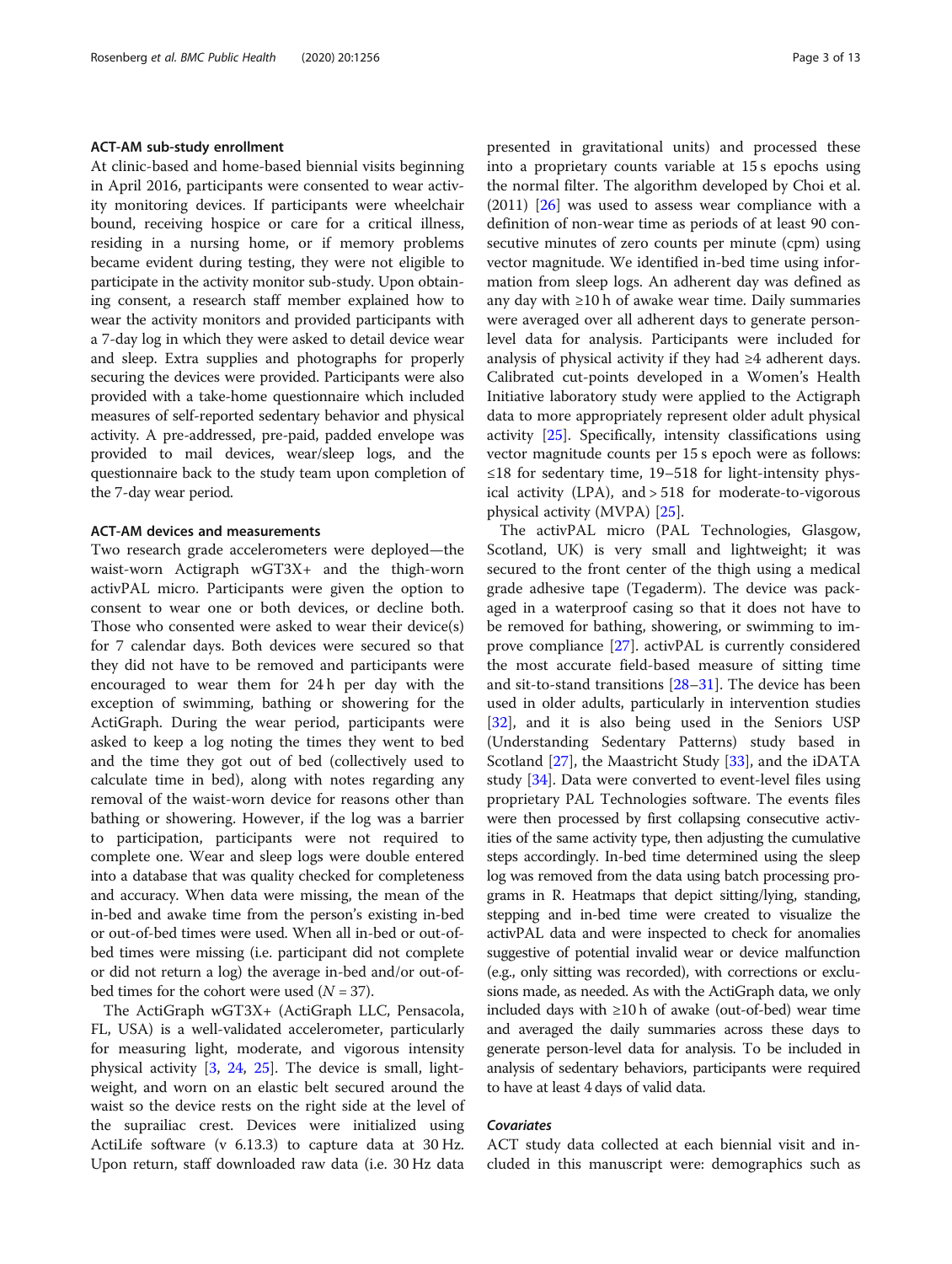age, sex, race/ethnicity, and education; measured body mass index (BMI); self-reported history of comorbidities including hypertension, coronary artery disease (myocardial infarction, coronary artery bypass grafting, coronary angioplasty, or angina), and cerebrovascular disease (stroke, transient ischemic attack, or carotid endarterectomy); self-rated health and whether walking was regularly engaged in for exercise; self-reported limitations in activities of daily living and level of difficulty with walking a half-mile; and measures of depressive symptoms and cognitive functioning. Depressive symptoms were measured using the Center for Epidemiologic Studies Depression Scale (CES-D) and presence of significant depressive symptoms was classified as scores of 10 or higher [[35](#page-12-0)]. Cognitive function was assessed using the Cognitive Abilities Screening Instrument (CASI) [[36](#page-12-0)] with presence of cognitive impairment defined as a score < 86 and/or referral for additional diagnostic workup.

#### Analysis

First, we summarized information on the total number of ACT participants who consented to device-wear and how many ultimately provided sufficient valid wear for inclusion in analyses of the device data. Next, we compared participant characteristics of those that did and did not consent to wear each device. In order to account for potential selection bias due to factors related to device-wear consent, we then estimated a logistic regression model for the binary outcome of consent as a function of several demographic, behavioral, and healthrelated covariates. Separate models were estimated for ActiGraph and activPAL consent. We used predictions from these models to construct inverse probability of response (consent) weights which were then incorporated in all estimates of the ActiGraph and activPAL device-based measures [\[37,](#page-12-0) [38](#page-12-0)]. The goal of the weighting was to yield estimates of device-based activity and sitting pattern data that are generalizable to the broader ACT cohort, which, as described above, is based on a random sample of age-eligible health plan enrollees and is representative of the population of people over age 65 who get care at Kaiser Permanente Washington. Linear regression was used to provide estimated means (and 95% confidence intervals) of each average daily devicebased pattern metric overall and by participant characteristics, adjusted for wear time and demographic factors (age, gender, race/ethnicity, and education) and weighted to account for selection. Models were estimated using weighted generalized estimating equations with standard errors estimated via the robust sandwich estimator [\[39](#page-12-0)]. Data processing, modeling, and summarizing used a combination of R, version 3.5.2 (R Foundation for Statistical Computing, Vienna, Austria), and SAS software, version 9.4 (SAS Institute, Inc., Cary, NC).

#### Results

#### Participant characteristics

Device data collection began in April 2016 and was completed in July 2018. Among 1885 ACT participants initially eligible during this period, 1151 (61%) consented to wear Actigraph and 1135 (60%) consented to wear activPAL;1054 (56%) consented to wear both. The most common reasons for non-consent included: not interested (33% ActiGraph, 28% activPAL), poor health or illness (18% ActiGraph, 17% activPAL), skin issues or discomfort (5% ActiGraph; 8% activPAL), and cognitive impairment (9% ActiGraph, 8% activPAL). Reasons for declining were unknown for 9% of those that refused ActiGraph and 8% of those who refused activPAL. Among participants that wore devices, 1088 (95%) Actigraph wearers and 1039 (92%) activPAL wearers had at least 4 days of valid data. Figure [1](#page-4-0) depicts the participation cascade for the cohort.

Table [1](#page-5-0) presents sample demographics by consent status. Overall, those consenting to wear devices were generally younger and healthier than those who did not consent. Of note, approximately 21% of participants who did not consent to wear devices were age 90+, while only approximately 6% of consenting participants were in this age category. Participants who consented more commonly reported excellent or very good health (61%) compared to those who did not consent (40%) and also had lower prevalence of comorbid chronic conditions (hypertension, cerebrovascular disease, etc.). Further, participants who consented to device-wear were more likely to self-report regularly walking for exercise compared to those who did not consent (approximately 54% vs. 40%).

#### activPAL data patterns

Table [2](#page-6-0) displays mean activPAL-derived activity metrics across various sociodemographic and health factors in our sample. Overall, estimated mean sitting, standing, and stepping times were 10.2 h/day (610 min/day; 95% CI: 603–618 min/day), 3.9 h/day (233 min/day; 95% CI: 226–239 min/day), and 1.4 h/day (81 min/day; 95% CI: 79–84 min/day), respectively, with a mean daily step count of 6302 steps/day (95% CI: 6108–6496). Further, people were estimated to have an average of 43 sit-tostand transitions/day (CI: 42–44) with a mean daily sitting bout duration of 17 min/bout (CI: 16–18). Adjusting for wear time and demographics, older age tended to be associated with higher levels of sitting time ( $p < 0.001$ ), longer sitting bout duration ( $p = 0.011$ ), and fewer daily steps ( $p < 0.001$ ). For example, people aged 90+, on average, sat for 11.6 h/day (696 min/day; 95% CI: 667–726 min/day), had a mean sitting bout duration of 25 min/ bout (95% CI: 15–35), and took 3553 daily steps (95% CI: 2934–4172); whereas, people under 70 sat for an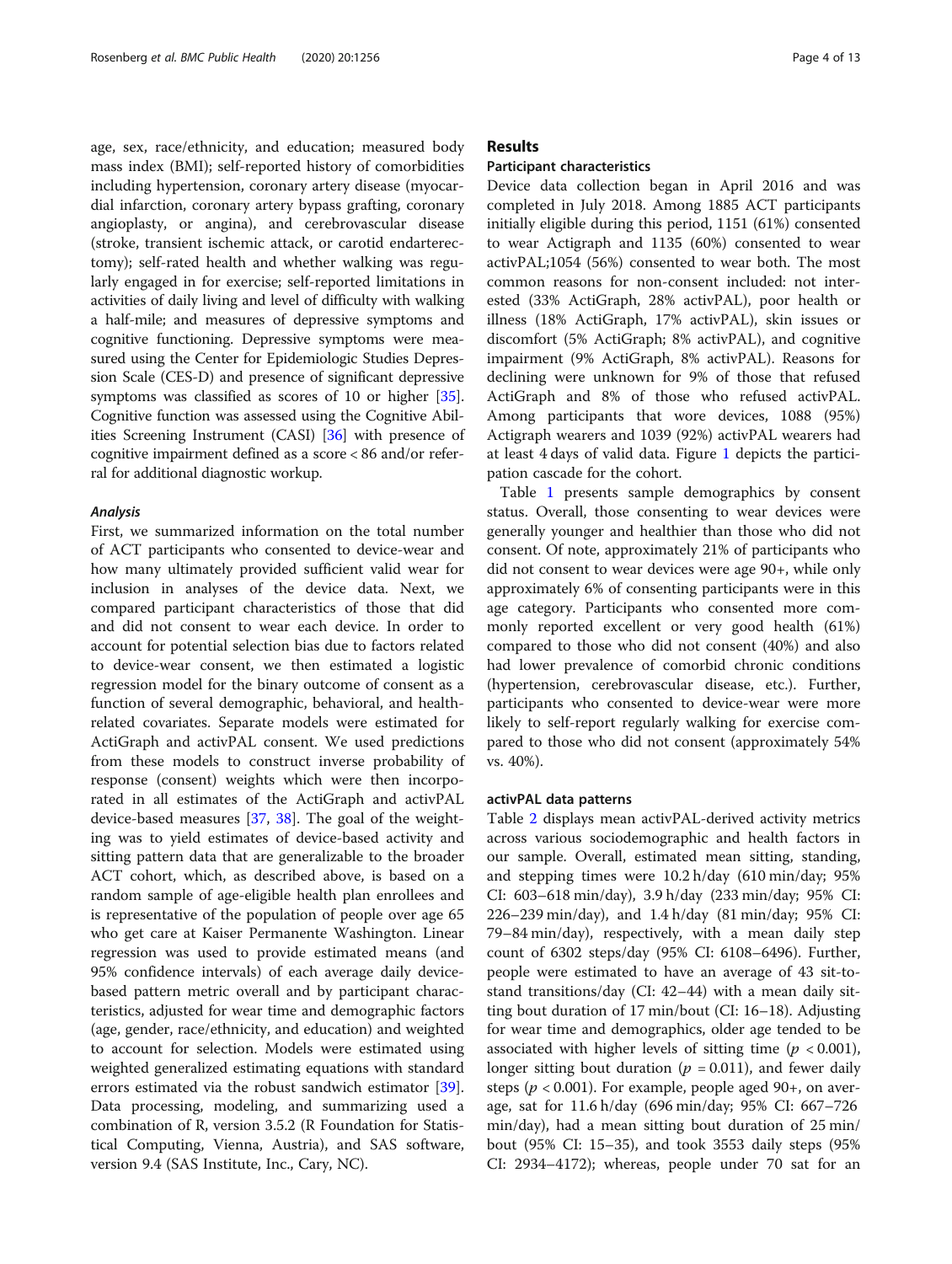

<span id="page-4-0"></span>

average of 9.8 h/day (585 min/day; 95% CI: 565–605 min/day), had a mean sitting bout duration of 15 min/ bout (95% CI: 14–16), and took 8102 daily steps (95% CI: 7517–8687). Men exhibited higher levels of sitting time than women ( $p < 0.001$ ) and modestly longer sitting bout durations ( $p = 0.012$ ) but no significant difference in step count ( $p = 0.766$ ). The only significant differences observed by race/ethnicity were for time spent stepping  $(p = 0.007)$  and step count  $(p = 0.017)$ . BMI was also associated with the activPAL sedentary and activity pattern metrics (all  $p < 0.001$ ), with obese individuals exhibiting levels of sitting (11.1 h/day or 664 min/day; 95% CI: 648–679 min/day) nearly an hour and a half greater than those with normal weight (9.7 h/day or 581 min/day; 95% CI: 570–592 min/day) and having 8 fewer sit-tostand transitions per day and accumulating nearly 3000 fewer daily steps. We observed no associations between education or cognition and any of the pattern metrics. Reported difficulties with walking a half-mile was strongly associated with step counts, transitions, sitting

bout durations, and total time spent sitting, standing, or stepping (all  $p \le 0.001$ ). People reporting no difficulty had an average daily step count (7224 steps/day; 95% CI: 6995–7453) nearly twice that of those reporting a lot of difficulty or inability (3668 steps/day; 95% CI: 3292–4044) and had notably lower levels of sitting time (9.8 vs. 11.5 h/day) and shorter sitting bout durations (15 vs. 23 min/bout). Comorbidities such as hypertension and coronary artery disease, as well significant depressive symptoms, also tended to be associated with lower levels of activity as measured by higher sitting time (all  $p < 0.05$ ) and fewer steps (all  $p \leq 0.001$ ).

#### ActiGraph data patterns

Table [3](#page-8-0) displays mean ActiGraph-derived activity metrics across various sociodemographic and health factors in our sample. Estimated mean sedentary time, overall, was 9.5 h/day (571 min/day; 95% CI: 565–577 min/day), while mean time spent in total LPA and MVPA were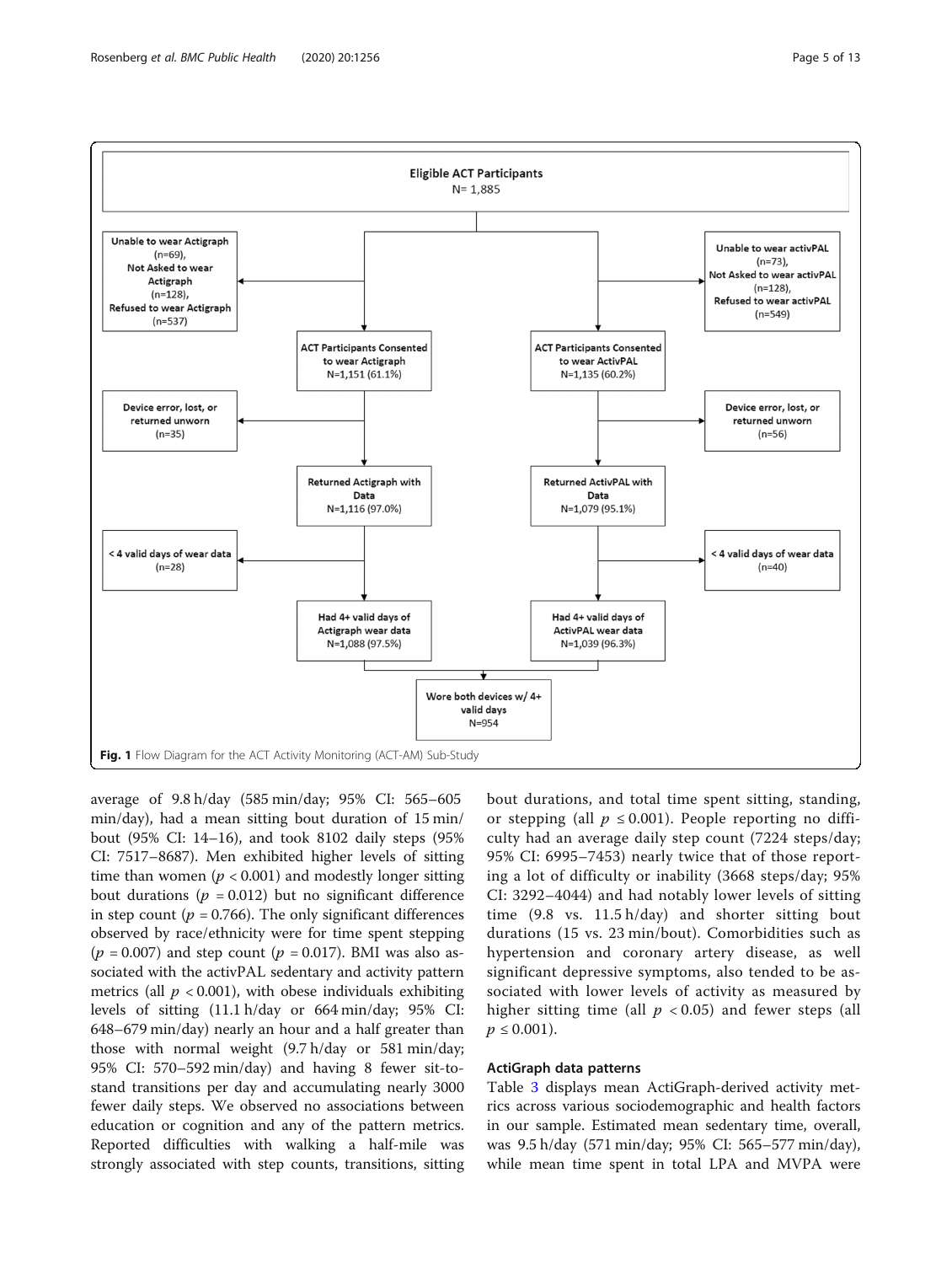|                                                           | ActiGraph               |                            | activPAL                |                            |  |
|-----------------------------------------------------------|-------------------------|----------------------------|-------------------------|----------------------------|--|
|                                                           | Consent<br>$(N = 1151)$ | Non-consent<br>$(N = 734)$ | Consent<br>$(N = 1135)$ | Non-consent<br>$(N = 750)$ |  |
|                                                           | $\%$                    | $\%$                       | $\%$                    | $\%$                       |  |
| Age category                                              |                         |                            |                         |                            |  |
| $65 - 69$                                                 | 13                      | 5                          | 12                      | 6                          |  |
| $70 - 74$                                                 | 30                      | 17                         | 30                      | 18                         |  |
| $75 - 79$                                                 | 23                      | 19                         | 23                      | 20                         |  |
| $80 - 84$                                                 | 18                      | 19                         | 18                      | 19                         |  |
| $85 - 89$                                                 | 11                      | $18\,$                     | 11                      | 17                         |  |
| $90 +$                                                    | 6                       | 22                         | 6                       | 21                         |  |
| Male                                                      | 44                      | 39                         | 44                      | 40                         |  |
| Non-Hispanic white                                        | 88                      | 87                         | 89                      | 87                         |  |
| Post-secondary education                                  | 90                      | 85                         | 91                      | 85                         |  |
| BMI                                                       |                         |                            |                         |                            |  |
| Underweight                                               | 1                       | 2                          | $\mathbf{1}$            | $\overline{2}$             |  |
| Normal                                                    | 37                      | 39                         | 37                      | 38                         |  |
| Overweight                                                | 39                      | 35                         | 39                      | 35                         |  |
| Obese                                                     | 23                      | 25                         | 23                      | 25                         |  |
| Self-rated health                                         |                         |                            |                         |                            |  |
| Excellent                                                 | 19                      | 9                          | 19                      | 10                         |  |
| Very good                                                 | 42                      | 31                         | 42                      | 31                         |  |
| Good                                                      | 31                      | 41                         | 31                      | 40                         |  |
| Fair                                                      | 7                       | 15                         | $\overline{7}$          | 15                         |  |
| Poor                                                      | 1                       | 4                          | $\mathbf{1}$            | $\overline{4}$             |  |
| # of ADLs with difficulty                                 |                         |                            |                         |                            |  |
| $\mathsf{O}\xspace$                                       | 79                      | 63                         | $77$                    | 65                         |  |
| 1                                                         | 15                      | 19                         | 16                      | 17                         |  |
| $2+$                                                      | 6                       | 18                         | $\overline{7}$          | 17                         |  |
| Significant depressive symptoms<br>(CESD score $\geq$ 10) | 9                       | 12                         | 9                       | 11                         |  |
| Cognitive impairment                                      | 3                       | 15                         | 3                       | 15                         |  |
| Regularly walk for exercise                               | 54                      | 39                         | 53                      | 41                         |  |
| Difficulty walking half mile                              |                         |                            |                         |                            |  |
| None                                                      | 75                      | 53                         | $74\,$                  | 55                         |  |
| Some                                                      | 15                      | $18\,$                     | 15                      | 17                         |  |
| A lot / Unable                                            | 11                      | 29                         | 11                      | 28                         |  |
| Hypertension                                              | 48                      | 57                         | $48\,$                  | 57                         |  |
| Coronary artery disease                                   | 13                      | $20\,$                     | 13                      | 19                         |  |
| Cerebrovascular disease                                   | $10$                    | 16                         | $10\,$                  | 15                         |  |

<span id="page-5-0"></span>

|  | <b>Table 1</b> Comparison of participant characteristics between those who did and did not consent to wear device |  |  |  |  |  |  |  |  |  |
|--|-------------------------------------------------------------------------------------------------------------------|--|--|--|--|--|--|--|--|--|
|--|-------------------------------------------------------------------------------------------------------------------|--|--|--|--|--|--|--|--|--|

Column percentages are shown among non-missing

4.5 h/day (272 min/day; 95% CI: 267–276 min/day) and 1.0 h/day (61 min/day; 95% CI: 59–64 min/day), respectively. Patterns observed across demographic and health characteristics were consistent with those found with the activPAL data. For example, older age, higher BMI, and

greater difficulty walking a half mile were all associated with higher levels of sedentary time and lower levels of MVPA (all  $p < 0.001$ ) based on wear time and demographic adjusted models. Men had higher levels of sedentary time (10.0 h/day or 597 min/day; 95% CI: 589–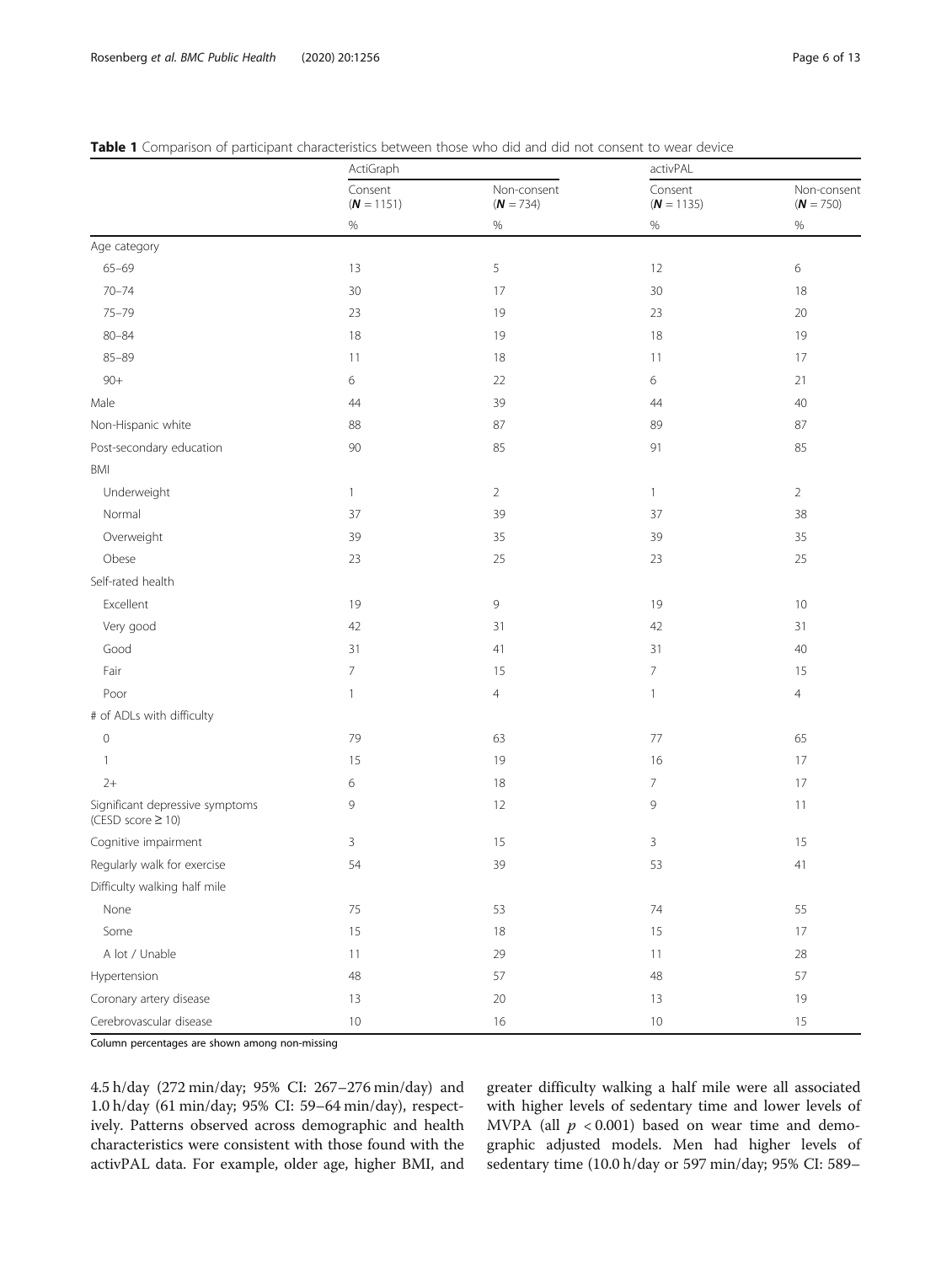<span id="page-6-0"></span>

| Table 2 Patterns of sedentary behavior and physical activity measured by activPAL <sup>a</sup> |               |                            |                                |                                |                      |                                             |                                         |                                             |
|------------------------------------------------------------------------------------------------|---------------|----------------------------|--------------------------------|--------------------------------|----------------------|---------------------------------------------|-----------------------------------------|---------------------------------------------|
|                                                                                                | Z             | Sitting time<br>(mins/day) | (mins/day)<br>Standing<br>time | (mins/day)<br>Stepping<br>time | Steps<br>(steps/day) | (number/day)<br>Sit-to-Stand<br>transitions | Sitting bout<br>(mins/bout)<br>duration | Sitting bouts<br>of 30+ mins<br>(bouts/day) |
| Overall                                                                                        | 997           | 610 (603, 618)             | 233 (226, 239)                 | 81 (79, 84)                    | 6302 (6108, 6496)    | 43 (42, 44)                                 | 17 (16, 18)                             | 5.9 (5.8, 6.0)                              |
| Age category                                                                                   |               |                            |                                |                                |                      |                                             |                                         |                                             |
| 65-69                                                                                          | 126           | 585 (565, 605)             | 238 (223, 254)                 | 101 (94, 107)                  | 3102 (7517, 8687)    | 44 (42, 46)                                 | 5 (14, 16)                              | 5.6 (5.3, 5.9)                              |
| $70 - 74$                                                                                      | 300           | 583 (570, 596)             | 244 (234, 255)                 | 96 (92, 101)                   | 7638 (7216, 8060)    | 45 (43, 46)                                 | 15 (14, 16)                             | 5.6 (5.4, 5.8)                              |
| $75 - 79$                                                                                      | 235           | 606 (590, 621)             | 234 (222, 247)                 | 84 (79, 89)                    | 6492 (6069, 6915)    | 42 (40, 44)                                 | 17(15, 18)                              | 5.8 (5.6, 6.1)                              |
| $80 - 84$                                                                                      | 173           | 608 (590, 627)             | 239 (224, 254)                 | 76 (72, 81)                    | 5752 (5346, 6159)    | 42 (41, 44)                                 | 16 (15, 18)                             | 5.9 (5.6, 6.1)                              |
| $85 - 89$                                                                                      | 114           | 625 (602, 647)             | 235 (214, 255)                 | 64 (59, 70)                    | 4852 (4410, 5294)    | 42 (40, 45)                                 | 18 (16, 20)                             | 6.0(5.7, 6.3)                               |
| $\frac{1}{8}$                                                                                  | $\frac{1}{2}$ | 696 (667, 726)             | 179 (155, 203)                 | 49 (41, 56)                    | 3553 (2934, 4172)    | 41 (36, 46)                                 | 25 (15, 35)                             | 7.0 (6.4, 7.5)                              |
| p-value                                                                                        |               | $<0.001$                   | < 0.001                        | $<0.001$                       | 0.001                | 0.138                                       | 0.011                                   | < 0.001                                     |
| Gender                                                                                         |               |                            |                                |                                |                      |                                             |                                         |                                             |
| Female                                                                                         | 552           | 593 (583, 604)             | 249 (240, 258)                 | 81 (79, 84)                    | 6275 (6034, 6516)    | 44 (43, 46)                                 | 15 (15, 16)                             | 5.7 (5.5, 5.8)                              |
| Male                                                                                           | 445           | 631 (621, 642)             | 212 (203, 220)                 | 81 (78, 85)                    | 5336 (6015, 6657)    | 41 (40, 43)                                 | 19 (16, 22)                             | 6.2(6.0, 6.3)                               |
| $p$ -value                                                                                     |               | $< 0.001$                  | < 0.001                        | 0.889                          | 0.766                | 0.002                                       | 0.012                                   | < 0.001                                     |
| Race/ethnicity                                                                                 |               |                            |                                |                                |                      |                                             |                                         |                                             |
| People of color                                                                                | 106           | 607 (583, 631)             | 244 (223, 265)                 | 73 (67, 80)                    | 5655 (5080, 6230)    | 44 (40, 47)                                 | 17(15, 19)                              | 5.6 (5.3, 5.9)                              |
| Non-Hispanic white                                                                             | 891           | 610 (603, 618)             | 231 (225, 238)                 | 82 (80, 85)                    | 6393 (6189, 6598)    | 43 (42, 44)                                 | 17(16, 18)                              | 5.9 (5.8, 6.1)                              |
| p-value                                                                                        |               | 0.797                      | 0.263                          | 0.007                          | 0.017                | 0.579                                       | 0.735                                   | 0.078                                       |
| Education                                                                                      |               |                            |                                |                                |                      |                                             |                                         |                                             |
| High school or less                                                                            | $\infty$      | 614 (585, 644)             | 228 (204, 252)                 | 82 (75, 89)                    | 6347 (5732, 6963)    | 42 (38, 46)                                 | 17(13, 20)                              | 6.0(5.6, 6.4)                               |
| Post-secondary                                                                                 | 907           | 609 (602, 617)             | 233 (227, 240)                 | 81 (79, 84)                    | 6296 (6097, 6495)    | 43 (42, 44)                                 | 17 (16, 19)                             | 5.9 (5.8, 6.0)                              |
| p-value                                                                                        |               | 0.746                      | 0.663                          | 0.879                          | 0.874                | 0.735                                       | 0.778                                   | 0.597                                       |
| BMI                                                                                            |               |                            |                                |                                |                      |                                             |                                         |                                             |
| Underweight                                                                                    | $\circ$       | 619 (500, 737)             | 226 (127, 325)                 | 79 (57, 102)                   | 6041 (4545, 7537)    | 47 (35, 60)                                 | 15(11, 20)                              | 6.4(4.1, 8.8)                               |
| Normal weight                                                                                  | 366           | 581 (570, 592)             | 251 (242, 260)                 | 92 (88, 95)                    | 7266 (6930, 7602)    | 46 (44, 48)                                 | 16(13, 18)                              | 5.5 (5.3, 5.7)                              |
| Overweight                                                                                     | 393           | 604 (593, 616)             | 235 (226, 245)                 | 84 (81, 88)                    | 6497 (6203, 6790)    | 43 (42, 44)                                 | 16 (15, 17)                             | 5.8 (5.7, 6.0)                              |
| Obese                                                                                          | 229           | 664 (648, 679)             | 199 (186, 213)                 | 61 (57, 65)                    | 4512 (4201, 4822)    | 38 (37, 40)                                 | 21 (19, 22)                             | 6.6 (6.4, 6.8)                              |
| p-value                                                                                        |               | 0.001                      | 0.001                          | < 0.001                        | < 0.001              | < 0.001                                     | < 0.001                                 | < 0.001                                     |
| Self-rated health                                                                              |               |                            |                                |                                |                      |                                             |                                         |                                             |
| Excellent                                                                                      | 183           | 570 (555, 585)             | 257 (245, 270)                 | 97 (92, 102)                   | 7683 (7199, 8167)    | 45 (43, 46)                                 | 14 (14, 15)                             | 5.3 (5.1, 5.5)                              |
| Very good                                                                                      | 432           | 600 (591, 610)             | 237 (229, 245)                 | 87 (84, 90)                    | 6826 (6538, 7114)    | 43 (42, 44)                                 | 16 (15, 17)                             | 5.8 (5.7, 6.0)                              |
| Good                                                                                           | 304           | 623 (609, 636)             | 226 (215, 237)                 | 76 (72, 80)                    | 5730 (5398, 6061)    | 43 (42, 45)                                 | 17 (16, 19)                             | 6.1(5.9, 6.3)                               |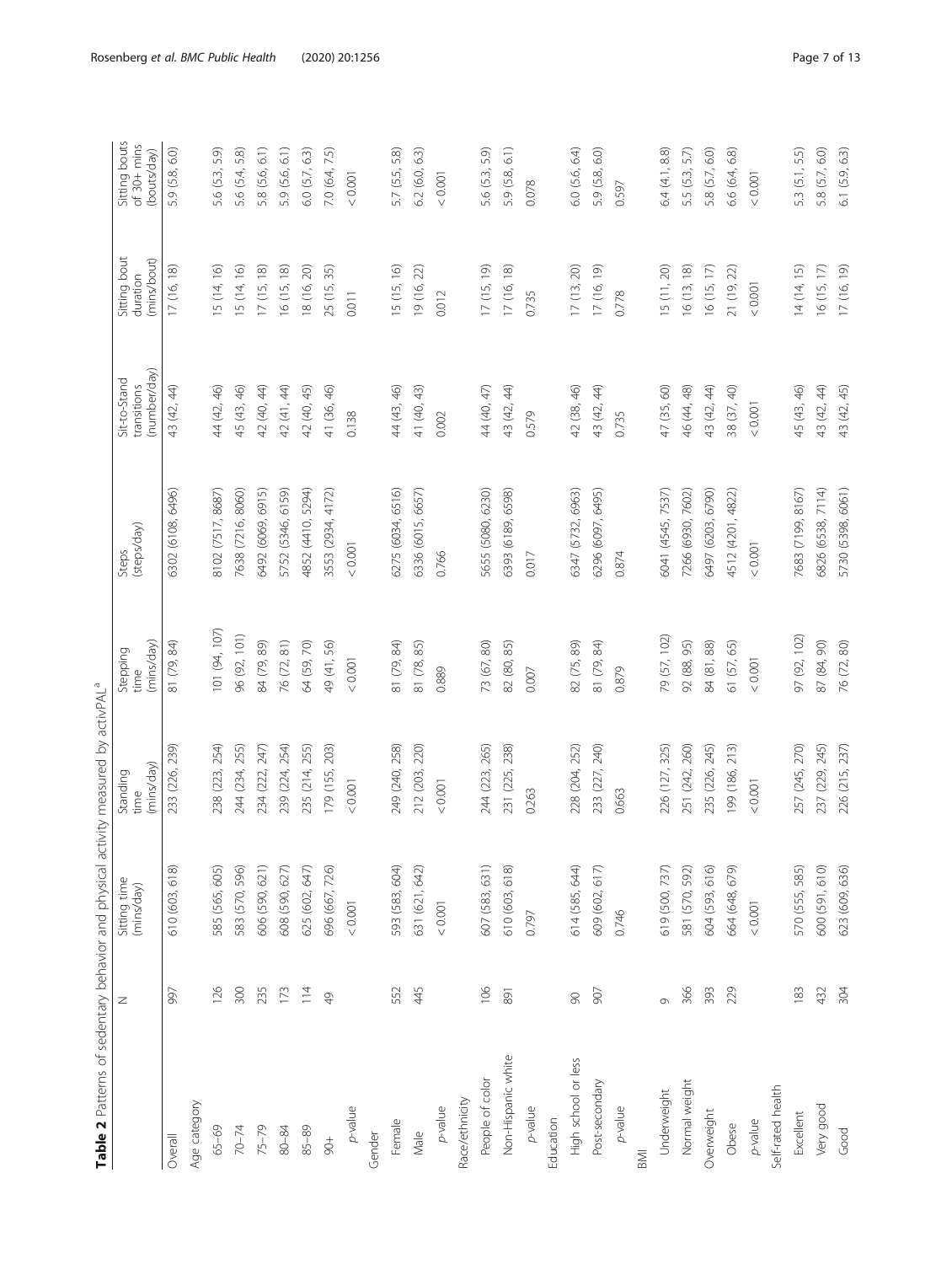| Table 2 Patterns of sedentary behavior and physical activity measured by activPAL <sup>a</sup> (Continued)                                                                                                         |                 |                            |                                |                                |                      |                                             |                                         |                                                      |
|--------------------------------------------------------------------------------------------------------------------------------------------------------------------------------------------------------------------|-----------------|----------------------------|--------------------------------|--------------------------------|----------------------|---------------------------------------------|-----------------------------------------|------------------------------------------------------|
|                                                                                                                                                                                                                    | Z               | Sitting time<br>(mins/day) | (mins/day)<br>Standing<br>time | (mins/day)<br>Stepping<br>time | (steps/day)<br>Steps | (number/day)<br>Sit-to-Stand<br>transitions | Sitting bout<br>(mins/bout)<br>duration | Sitting bouts<br>of $30 + \text{min}$<br>(bouts/day) |
| Fair                                                                                                                                                                                                               | 89              | 666 (636, 696)             | 199 (172, 225)                 | 59 (52, 66)                    | 4495 (3935, 5054)    | 40 (36, 43)                                 | 24 (16, 31)                             | 6.1(5.6, 6.7)                                        |
| Poor                                                                                                                                                                                                               | $\supseteq$     | 604 (524, 685)             | 260 (179, 340)                 | 60 (45, 74)                    | 4337 (3175, 5500)    | 41 (32, 50)                                 | 15 (11, 19)                             | 6.1(5.1, 7.1)                                        |
| p-value                                                                                                                                                                                                            |                 | 0.001                      | 10000                          | 0.001                          | 10000                | 0.207                                       | < 0.001                                 | $<0.001$                                             |
| Depressive symptoms                                                                                                                                                                                                |                 |                            |                                |                                |                      |                                             |                                         |                                                      |
| $CESD$ score $< 10$                                                                                                                                                                                                | 908             | 607 (599, 615)             | 234 (227, 240)                 | 83 (81, 86)                    | 6467 (6263, 6671)    | 43 (42, 44)                                 | 17(15, 18)                              | 5.9 (5.7, 6.0)                                       |
| CESD score 210                                                                                                                                                                                                     | 89              | 638 (608, 667)             | 223 (196, 249)                 | 64 (57, 70)                    | 4805 (4296, 5313)    | 40 (37, 43)                                 | 20 (17, 22)                             | $6.2$ $(5.9, 6.6)$                                   |
| p-value                                                                                                                                                                                                            |                 | 0.049                      | 0.430                          | < 0.001                        | 10000                | 0.035                                       | 0.093                                   | 0.063                                                |
| Cognitive impairment                                                                                                                                                                                               |                 |                            |                                |                                |                      |                                             |                                         |                                                      |
| $\frac{\circ}{\mathbb{Z}}$                                                                                                                                                                                         | 976             | 609 (602, 616)             | 233 (227, 239)                 | 82 (80, 84)                    | 6335 (6139, 6531)    | 43 (42, 44)                                 | 16 (16, 17)                             | 5.9 (5.8, 6.0)                                       |
| Yes                                                                                                                                                                                                                | $\overline{21}$ | 625 (570, 680)             | 224 (180, 268)                 | 75 (60, 89)                    | 5742 (4664, 6821)    | 41 (31, 51)                                 | 30(13, 47)                              | 5.3 (4.4, 6.2)                                       |
| p-value                                                                                                                                                                                                            |                 | 0.582                      | 0.701                          | 0.347                          | 0.291                | 0.642                                       | 0.109                                   | 0.165                                                |
| Difficulty walking half mile                                                                                                                                                                                       |                 |                            |                                |                                |                      |                                             |                                         |                                                      |
| None                                                                                                                                                                                                               | 751             | 587 (579, 595)             | 245 (239, 252)                 | 91 (89, 94)                    | 7224 (6995, 7453)    | 44 (43, 45)                                 | 15 (14, 16)                             | 5.7 (5.5, 5.8)                                       |
| Some                                                                                                                                                                                                               | 141             | 624 (605, 643)             | 231 (215, 247)                 | 69 (63, 74)                    | 5081 (4640, 5522)    | 41 (38, 44)                                 | 19 (16, 21)                             | $6.1$ $(5.8, 6.4)$                                   |
| A lot / Unable                                                                                                                                                                                                     | 105             | 691 (668, 714)             | 182 (162, 202)                 | 51 (46, 56)                    | 3668 (3292, 4044)    | 39 (36, 42)                                 | 23 (19, 28)                             | 6.6 (6.3, 7.0)                                       |
| p-value                                                                                                                                                                                                            |                 | 0.001                      | 10000                          | < 0.001                        | < 0.001              | 0.001                                       | $< 0.001$                               | < 0.001                                              |
| Hypertension                                                                                                                                                                                                       |                 |                            |                                |                                |                      |                                             |                                         |                                                      |
| $\frac{1}{2}$                                                                                                                                                                                                      | 536             | 595 (585, 605)             | 244 (235, 252)                 | 85 (82, 88)                    | 5635 (6363, 6906)    | 44 (42, 45)                                 | 16(15, 17)                              | 5.7 (5.6, 5.9)                                       |
| Yes                                                                                                                                                                                                                | 461             | 625 (614, 636)             | 222 (213, 230)                 | 77 (74, 81)                    | 5978 (5707, 6248)    | 42 (41, 44)                                 | 18 (16, 20)                             | 6.0 (5.9, 6.2)                                       |
| p-value                                                                                                                                                                                                            |                 | < 0.001                    | 10000                          | $<0.001$                       | 0.001                | 0.257                                       | 0.008                                   | 0.005                                                |
| Coronary artery disease                                                                                                                                                                                            |                 |                            |                                |                                |                      |                                             |                                         |                                                      |
| $\frac{1}{2}$                                                                                                                                                                                                      | 869             | 605 (597, 614)             | 235 (229, 242)                 | 83 (81, 86)                    | 6465 (6247, 6682)    | 43 (42, 44)                                 | 17(15, 19)                              | 5.8 (5.7, 6.0)                                       |
| Yes                                                                                                                                                                                                                | 128             | 635 (613, 657)             | 217 (198, 236)                 | 71 (66, 77)                    | 5407 (4935, 5880)    | 41 (39, 44)                                 | 17(14, 20)                              | 6.3(6.0, 6.6)                                        |
| p-value                                                                                                                                                                                                            |                 | 0.015                      | 0.081                          | < 0.001                        | < 0.001              | 0.156                                       | 0.868                                   | < 0.007                                              |
| Values shown in the table are the means (95% confidence intervals) of the average daily pattern metric adjusted for wear time and demographic factors (age, gender, race/ethnicity, and education) and weighted to |                 |                            |                                |                                |                      |                                             |                                         |                                                      |

a alues shown in the table are the means (95% confidence intervals) of the average daily pattern metric adjusted for wear time and demographic factors (age, gender, race/ethnicity, and education) and weighted to account fo account for selection due to factors related to device-wear consent. P-values correspond to tests for differences in means across levels of the factors. The selection model used to generate weights was based on all covariates shown in Table [1](#page-5-0). activPAL-wear participants missing covariates that were used in the selection model (N = 42 participants) were excluded from the above weighted summary table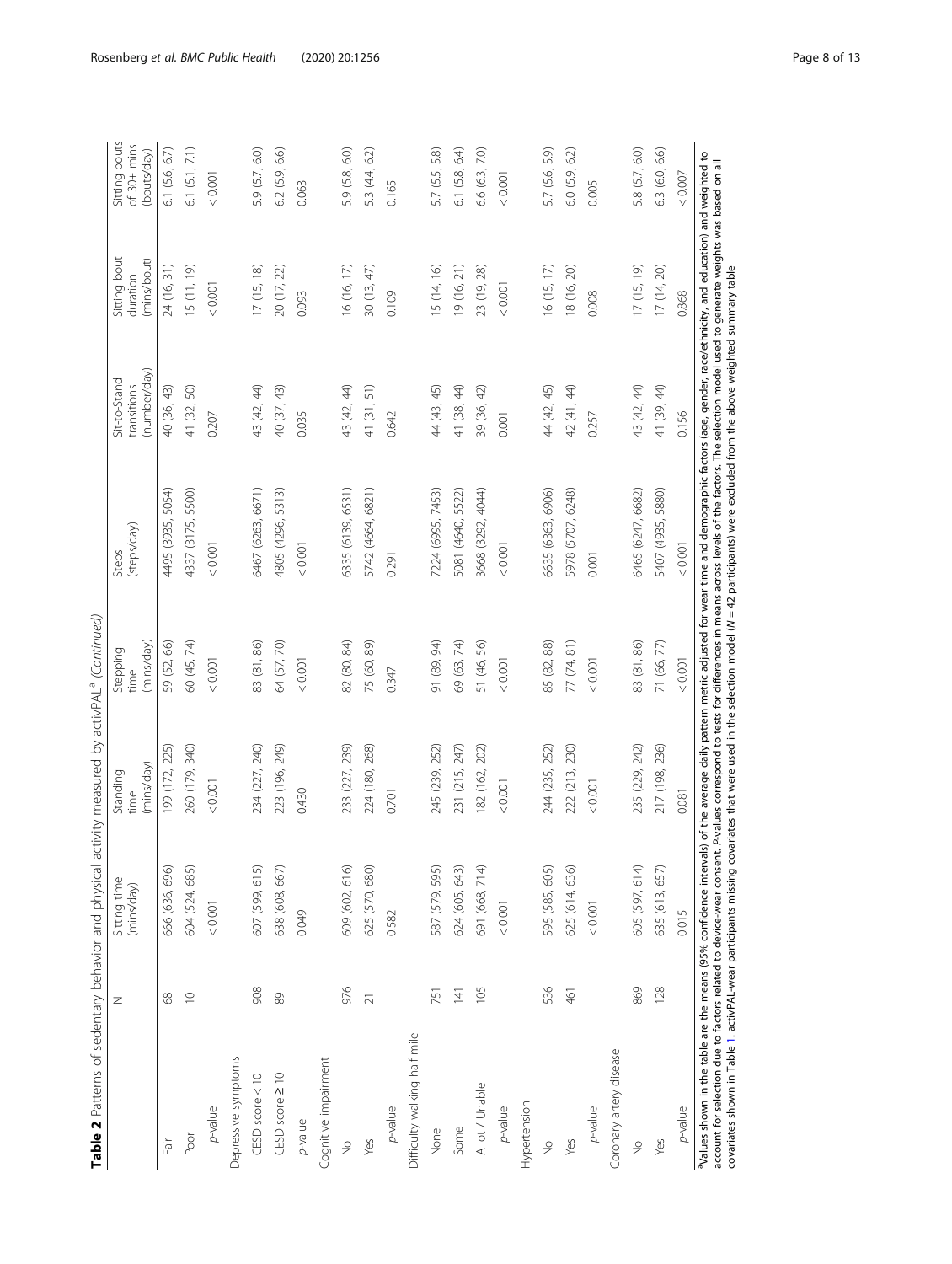#### <span id="page-8-0"></span>Table 3 Patterns of sedentary behavior and physical activity measured by ActiGraph<sup>a</sup>

|                              | $\hbox{N}$ | Sedentary time<br>(mins/day) <sup>b</sup> | LPA time<br>(mins/day) <sup>b</sup> | MVPA time<br>(mins/day) <sup>t</sup> |
|------------------------------|------------|-------------------------------------------|-------------------------------------|--------------------------------------|
| Overall                      | 1044       | 571 (565, 577)                            | 272 (267, 276)                      | 61 (59, 64)                          |
| Age category                 |            |                                           |                                     |                                      |
| $65 - 69$                    | 129        | 547 (532, 562)                            | 270 (258, 281)                      | 87 (81, 94)                          |
| $70 - 74$                    | 317        | 547 (537, 557)                            | 276 (268, 283)                      | 81 (77, 86)                          |
| $75 - 79$                    | 250        | 566 (554, 579)                            | 271 (261, 280)                      | 67 (62, 71)                          |
| $80 - 84$                    | 185        | 567 (553, 580)                            | 285 (275, 296)                      | 52 (47, 58)                          |
| $85 - 89$                    | 112        | 605 (586, 624)                            | 263 (246, 279)                      | 36 (31, 41)                          |
| $90+$                        | 51         | 628 (607, 649)                            | 253 (234, 272)                      | 23 (18, 28)                          |
| $p$ -value                   |            | < 0.001                                   | 0.027                               | < 0.001                              |
| Gender                       |            |                                           |                                     |                                      |
| Female                       | 582        | 551 (544, 559)                            | 290 (284, 296)                      | 62 (59, 65)                          |
| Male                         | 462        | 597 (589, 605)                            | 247 (241, 254)                      | 60 (57, 63)                          |
| $p$ -value                   |            | < 0.001                                   | < 0.001                             | 0.305                                |
| Race/ethnicity               |            |                                           |                                     |                                      |
| People of color              | 118        | 576 (559, 594)                            | 275 (260, 290)                      | 53 (47, 58)                          |
| Non-Hispanic white           | 926        | 570 (564, 576)                            | 271 (266, 276)                      | 63 (60, 65)                          |
| $p$ -value                   |            | 0.522                                     | 0.636                               | 0.002                                |
| Education                    |            |                                           |                                     |                                      |
| High school or less          | 100        | 571 (547, 595)                            | 269 (250, 289)                      | 63 (57, 70)                          |
| Post-secondary               | 944        | 571 (565, 577)                            | 272 (267, 277)                      | 61 (59, 63)                          |
| $p$ -value                   |            | 0.984                                     | 0.816                               | 0.532                                |
| BMI                          |            |                                           |                                     |                                      |
| Underweight                  | 10         | 521 (417, 625)                            | 317 (226, 407)                      | 66 (46, 86)                          |
| Normal weight                | 388        | 535 (527, 543)                            | 297 (290, 304)                      | 72 (68, 75)                          |
| Overweight                   | 414        | 573 (565, 581)                            | 269 (263, 276)                      | 62 (58, 65)                          |
| Obese                        | 232        | 630 (620, 641)                            | 230 (222, 238)                      | 44 (40, 48)                          |
| $p$ -value                   |            | < 0.001                                   | < 0.001                             | < 0.001                              |
| Self-rated health            |            |                                           |                                     |                                      |
| Excellent                    | 202        | 538 (527, 550)                            | 290 (280, 300)                      | 75 (70, 81)                          |
| Very good                    | 450        | 566 (558, 574)                            | 271 (264, 277)                      | 68 (64, 71)                          |
| Good                         | 315        | 581 (569, 592)                            | 269 (260, 278)                      | 54 (51, 58)                          |
| Fair                         | 68         | 604 (583, 625)                            | 257 (239, 275)                      | 43 (37, 49)                          |
| Poor                         | 9          | 615 (564, 666)                            | 260 (211, 310)                      | 29 (5, 53)                           |
| $p$ -value                   |            | < 0.001                                   | 0.002                               | < 0.001                              |
| Depressive symptoms          |            |                                           |                                     |                                      |
| CESD score < 10              | 959        | 568 (562, 574)                            | 273 (268, 278)                      | 63 (60, 65)                          |
| $CESD score \ge 10$          | 85         | 594 (575, 614)                            | 261 (244, 278)                      | 49 (42, 56)                          |
| $p$ -value                   |            | 0.014                                     | 0.183                               | < 0.001                              |
| Cognitive impairment         |            |                                           |                                     |                                      |
| No                           | 1018       | 572 (567, 578)                            | 270 (266, 275)                      | 61 (59, 64)                          |
| Yes                          | 26         | 550 (506, 593)                            | 294 (257, 330)                      | 60 (51, 70)                          |
| $p$ -value                   |            | 0.320                                     | 0.222                               | 0.836                                |
| Difficulty walking half mile |            |                                           |                                     |                                      |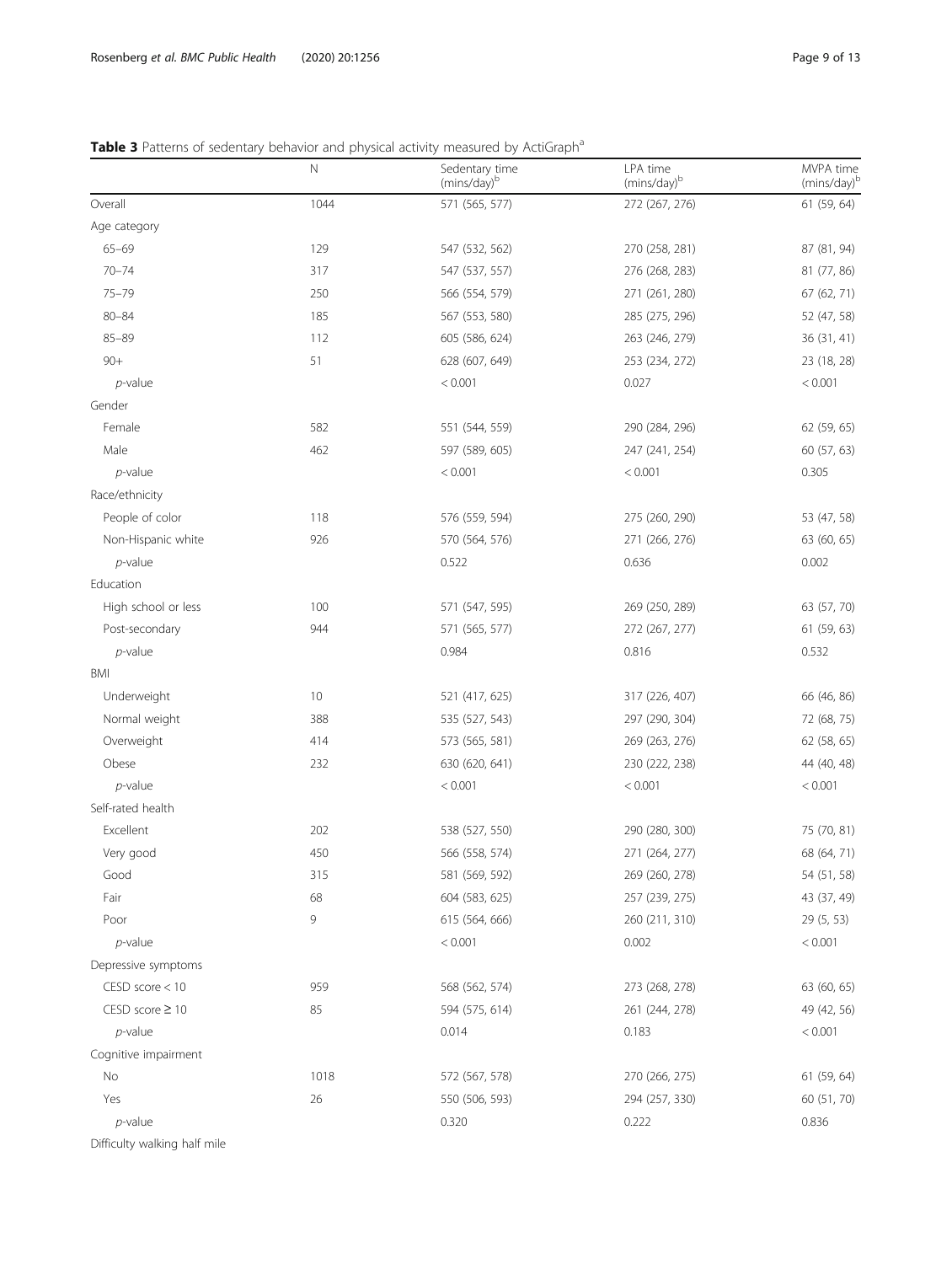**Table 3** Patterns of sedentary behavior and physical activity measured by ActiGraph<sup>a</sup> (Continued)

|                         | Ν   | Sedentary time<br>(mins/day) <sup>b</sup> | LPA time<br>(mins/day) <sup>b</sup> | MVPA time<br>(mins/day)b |
|-------------------------|-----|-------------------------------------------|-------------------------------------|--------------------------|
| None                    | 797 | 554 (547, 560)                            | 280 (274, 285)                      | 71 (68, 73)              |
| Some                    | 145 | 586 (572, 600)                            | 271 (259, 283)                      | 47 (42, 52)              |
| A lot / Unable          | 102 | 629 (609, 650)                            | 239 (222, 257)                      | 35 (30, 41)              |
| $p$ -value              |     | < 0.001                                   | < 0.001                             | < 0.001                  |
| Hypertension            |     |                                           |                                     |                          |
| No                      | 562 | 560 (551, 569)                            | 276 (269, 283)                      | 68 (64, 71)              |
| Yes                     | 482 | 581 (574, 589)                            | 267 (261, 274)                      | 55 (52, 58)              |
| $p$ -value              |     | 0.001                                     | 0.067                               | < 0.001                  |
| Coronary artery disease |     |                                           |                                     |                          |
| No                      | 908 | 566 (559, 572)                            | 275 (269, 280)                      | 64 (61, 66)              |
| Yes                     | 136 | 599 (584, 614)                            | 255 (243, 267)                      | 50 (44, 56)              |
| $p$ -value              |     | < 0.001                                   | 0.004                               | < 0.001                  |

<sup>a</sup> Values shown in the table are the means (95% confidence intervals) of the average daily pattern metric adjusted for wear time and demographic factors (age, gender, race/ethnicity, and education) and weighted to account for selection due to factors related to device-wear consent. P-values correspond to tests for differences in means across levels of the factors. The selection model used to generate weights was based on all covariates shown in Table [1.](#page-5-0) ActiGraph-wear participants missing covariates that were used in the selection model  $(N = 44$  participants) were excluded from the above weighted summary table  $PPA$  classified based on OPACH cut-points [[25\]](#page-12-0): Sedentary Time (VM < = 18 counts/15 s); LPA (VM is 19 through 518 counts/15 s); and MVPA (VM is > 518 counts/15 s)

605 min/day) and lower levels of LPA (4.1 h/day 247 min/day; 95% CI: 241–254 min/day) than women (sedentary 9.2 h/day or 551 min/day; 95% CI: 544–559 min/ day; LPA 4.8 h/day or 290 min/day; 95% CI: 284–296 min/day), but they did not differ in levels of MVPA ( $p =$ 0.305) with both genders spending approximately an hour per day doing MVPA. Race/ethnicity was not associated with sedentary time or LPA but was associated with MVPA ( $p = 0.002$ ), with people of color having 10 min less MVPA per day, on average, than Non-Hispanic white people. Lastly, as with activPAL, education and cognition were not associated with the ActiGraph metrics, but comorbidities were; people with hypertension, coronary artery disease, or significant depressive symptoms tended to exhibit approximately 20 to 30 min more sedentary time and about 15 min less MVPA than people without.

#### **Discussion**

In the ACT-AM study, it was feasible to recruit an older population to wear two activity monitoring devices. Our overall recruitment rate  $({\sim}60%)$  is very similar to the rates observed in a prior study [\[40](#page-12-0)] that recruited older men from the British Regional Heart Study in which 55.5% agreed to wear an ActiGraph device. In ACT-AM, those that consented to wear the devices were younger and healthier (lower prevalence of various health conditions) than those not consenting. The main reason for declining to wear the devices was not being interested. There could have been some embarrassment and reactivity associated with being asked to wear the devices, particularly for those experiencing health declines.

Across the board, sedentary time was higher and physical activity lower among those who were older and who had chronic conditions and/or difficulty walking. Accounting for differential consent using inverse probability weighting, we found that older adults engage in high levels of sitting time when posture-specific devices were used, overall an average of 10.2 h per day. This is one of the first studies to examine sitting patterns among the oldest old; indeed, participants aged 90+ sat for 11.6 h per day on average. Our estimates are higher when compared to other studies of older adults. The estimated prevalence of sedentary behavior pooled across 22 studies in older adults was 9.4 h per day (mean age was 72) according to a review paper [[41\]](#page-12-0). Sedentary time ranged from 8.5 to 10.7 h per day and studies with older mean ages reported higher sedentary time. None of these studies used estimates from posture-specific devices like activPAL [\[11\]](#page-11-0). There are a few recent studies using activPAL in older populations that were not included in the review [[34](#page-12-0), [42](#page-12-0), [43](#page-12-0)]. In the Maastricht Study, middle-aged and older participants without metabolic conditions sat for 9.1 h/day while those with metabolic conditions spent 10.1 h/day sitting [\[42](#page-12-0)]. In the AusDiab study, adults age 75 and over sat for 9.2 h per day on average [\[43](#page-12-0)]. In the Interactive Diet and Activity Tracking in AARP (iDATA) study [[34\]](#page-12-0), adults aged 50– 74 sat for 9.8 h per day on average. Our results indicate estimates on the higher end of what has been observed in the literature; this could be attributed to our population which included very old adults and people with various health conditions  $[41, 44]$  $[41, 44]$  $[41, 44]$  and to our study's ability to correct for selection bias due to consent, which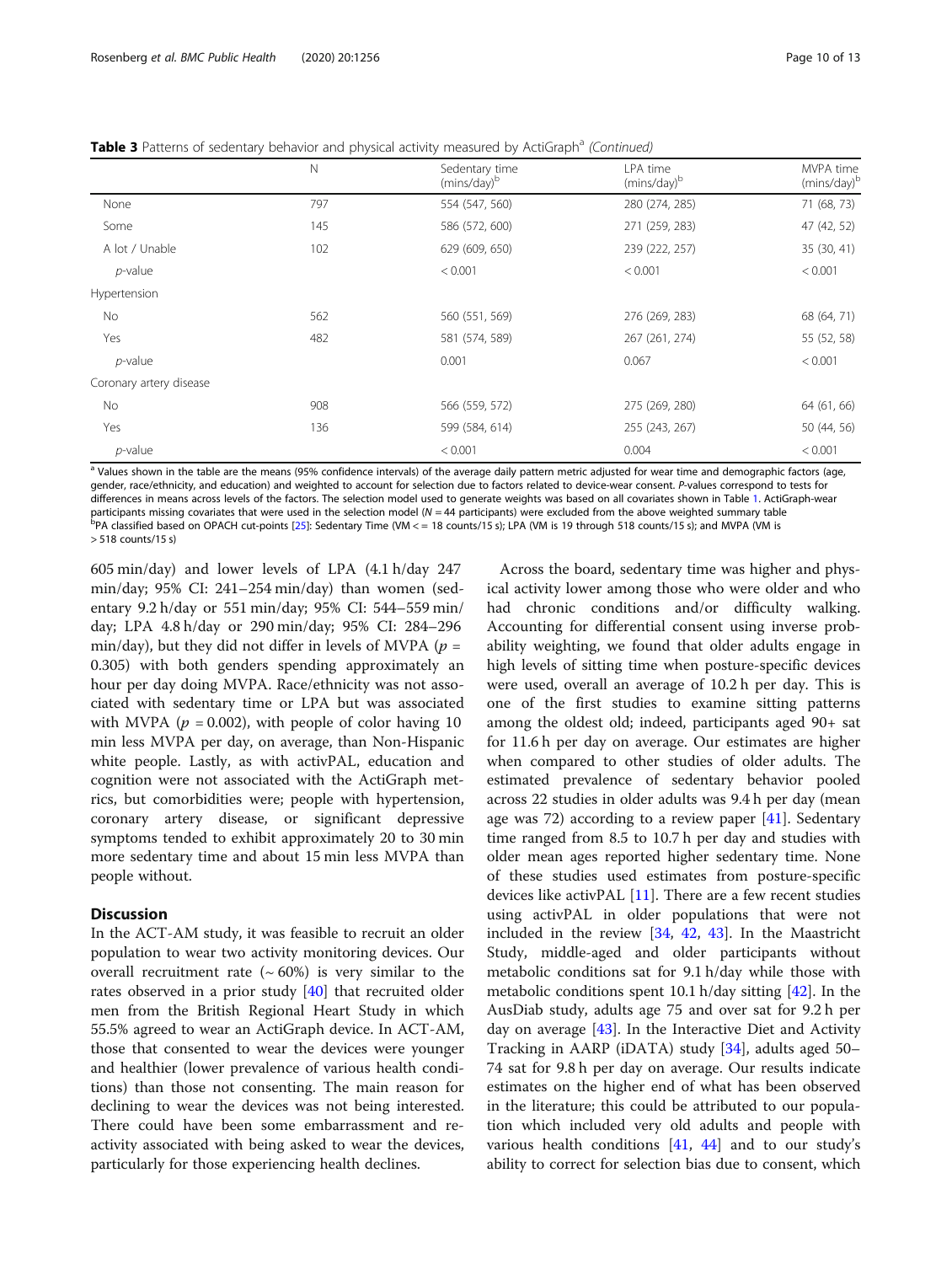most other studies cannot do. Indeed, there have been few published studies that included adults over age 90 so our finding that this age group has the highest levels of sitting time add more information to the literature base [\[41](#page-12-0)].

We examined several other metrics of sitting time including mean bout duration and number of prolonged sitting bouts. Longer mean bout length has been associated with developing metabolic syndrome in working age individuals [\[45](#page-12-0)], cardiovascular disease in older women [[46\]](#page-12-0), and reduced physical function in older adults [\[47](#page-12-0), [48](#page-12-0)] so could be a particularly important metric. We found that participants over age 90, with obesity, difficulty walking, and chronic conditions had longer mean bout length and more prolonged sitting bouts. We also observed that men had longer mean bout length and more 30 min or longer bouts than women. In the Maastricht Study [\[33\]](#page-12-0), the sample engaged in about 4.8 prolonged sedentary bouts per day (our average was 5.9) and daily mean bout duration was about 11 min per bout (ours was 17 min per bout). We did not observe as much variability across demographics and health conditions for breaks from sitting, however this metric may be less helpful because people who sit less also engage in fewer breaks from sitting. For this reason, examining prolonged bouts and mean bout duration make more sense for interpretation. In the Maastricht study, breaks from sitting were lower among people with obesity (about 51 breaks per day) compared to non-obese participants (about 55–56 breaks per day). In our study, normal weight older adults engaged in an average of 46 breaks per day compared to 38 among those with obesity. In ACT-AM breaks were lower than what was observed in the Maastricht Study, however the mean age in that study is younger at 60 years compared to our sample (77 years in the ACT-AM sample).

Moderate-to-vigorous physical activity among the ACT cohort was approximately an hour per day based on ActiGraph based measures. This was higher than in other studies, though direct comparisons are hard to interpret because studies may use different cut-points to determine MVPA. Indeed, many accelerometer studies in older populations use cut-points derived in younger populations. The Women's Health Initiative OPACH study included a calibration study and derived cutpoints that can be used more accurately in older adults [[25\]](#page-12-0), and those cut-points were utilized for our analysis. Similarly, in that study, older women had 50 min of MVPA on average per day [\[49](#page-12-0)]. For comparison purposes, processing the ACT cohort ActiGraph data according to the Troiano cutpoint (2020 counts per minute) [\[50](#page-12-0)], we derived a mean of 14 min per day of MVPA. In the National Health and Nutrition Examination Study (NHANES), older adults engaged in 42 min of MVPA per day (using a cut-point of 1000; 10.8 min/ day when using a cut-point of 2000 counts per minute) [[44\]](#page-12-0). Our estimates for MVPA are, therefore, similar to those found in other cohorts. Overall, the ACT-AM sample engaged in high levels of physical activity and also spent the vast majority of their day sitting, indicating high levels of sedentary behavior.

We measured sedentary time in various ways for the ACT-AM sample. ActiGraph measures movement and its metric of sedentary time is actually a measure of non-movement (better termed inactivity). The activPAL measures posture and thus can differentiate sitting from standing postures. The two are essentially measuring different aspects of sedentary behavior. Measured by ActiGraph, participants in ACT-AM engaged in 9.5 h of sedentary time or inactivity per day on average. Measured by activPAL, participants in ACT-AM engaged in 10.2 h per day of sitting time. In the future, we will be able to use the ACT-AM data to examine differences in measurement of sedentary time between the devices.

The ACT-AM study has provided a tremendous opportunity to collect novel data on how patterns of sedentary and active time are related to cognitive and physical health in older adults, and ultimately these cohort-based data can be leveraged to investigate factors associated with resilience in aging. In particular, the use of activPAL will allow us to determine whether small daily differences in posture could relate to important age-related outcomes. For example, recent research suggests that those who take more regular breaks from sitting have better physical function [[47,](#page-12-0) [48](#page-12-0)]. Research has also demonstrated that sedentary behavior, particularly in those over age 80 [[51\]](#page-12-0) and with functional limitations [[52\]](#page-12-0) is associated with fall risk. Research is beginning to describe some associations between sedentary time and cognitive function. For example, a recent longitudinal study found that increased sedentary time, as measured via ActiGraph, was associated with worsened cognitive ability over nearly 2 years of follow-up  $[53]$  $[53]$ . Another recent study showed that higher sedentary time was associated with lower brain-derived neurotrophic factor levels [[54\]](#page-12-0). A recent lab study suggested that uninterrupted sitting reduced cerebral blood flow which was offset with 2-min walking breaks every 30 min [\[55](#page-12-0)]. Eventually the ACT-AM Study data can be used to link sedentary and physical activities to cognitive and physical function as well as morbidity and mortality.

A strength of our study is the inclusion of people who are among the oldest old and that had a variety of health conditions who are retained, in part, because of ACT's ability to conduct assessment visits in the home. ACT also captures detailed health information across a wide variety of domains. Including two devices to more accurately measure both sedentary behavior and physical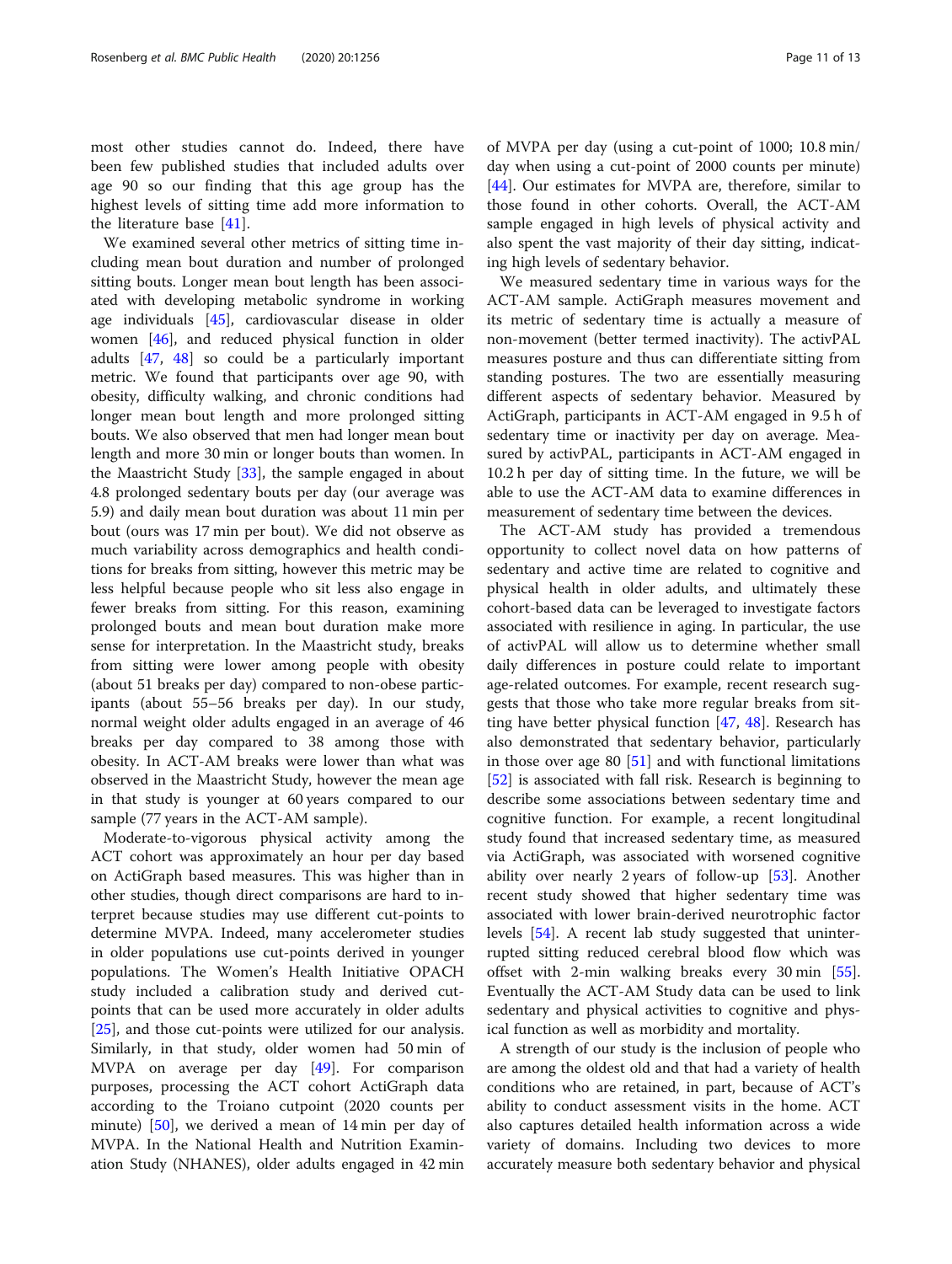<span id="page-11-0"></span>activity is another study strength. Finally, we were able to use weighting to account for factors related to devicewear consent so that our summaries of the pattern data better generalize to the ACT cohort population. Limitations include a study population that is largely educated and white (reflecting local demographics), limiting broader generalizability.

#### Conclusion

It was feasible to collect activPAL and ActiGraph data within a community-based cohort of older adults. The data being collected in this ACT sub-study can help better elucidate the relationships between patterns of sitting and physical activity and important aging-related outcomes such as cognitive and physical function over time in future investigations.

#### Abbreviations

ACT: Adult Changes in Thought; ACT-AM: Adult Changes in Thought – Activity Monitor; VM: Vector Magnitude; SD: Standard Deviation; KPWA: Kaiser Permanente Washington; DSM-IV: Diagnostic and Statistical Manual of Mental Disorders, Fourth Edition; EHR: Electronic Health Records; iDATA study: Interactive Diet and Activity Tracking study; BMI: Body Mass Index; CES-D: Center for Epidemiologic Studies Depression Scale; CASI: Cognitive Abilities Screening Instrument; NHANES: National Health and Nutrition Examination Study; OPACH: Objective Physical Activity and Cardiovascular Disease Health in Older Women Study; MVPA: moderate to vigorous physical activity

#### Acknowledgements

Not applicable.

#### Authors' contributions

DR designed the work, acquired the data, interpreted the data, drafted the work and substantially revised it, approved the submitted version, and is accountable for her contribution. RW analyzed the data, interpreted the data, substantially revised it, approved the submitted version and is accountable for his contribution. MAGH interpreted the data, approved the submitted version and is accountable for her contribution. JB analyzed the data, interpreted the data, approved the submitted version and is accountable for his contribution. YX analyzed the data, approved the submitted version and is accountable for her contribution. KRR acquired the data, approved the submitted version and is accountable for her contribution. MH acquired the data, analyzed the data, approved the submitted version and is accountable for his contribution. DW acquired the data, analyzed the data, approved the submitted version and is accountable for his contribution. EBL acquired the data, approved the submitted version and is accountable for his contribution. PKC acquired the data, approved the submitted version and is accountable for his contribution. AZL acquired the data, interpreted the data, approved the submitted version and is accountable for her contribution. All authors have read and approve this manuscript.

#### Funding

Grant number U01AG006781 from the National Institute on Aging. The funding organization had no role in the design of the study, data collection, analysis, interpretation of data, nor writing the manuscript. The funder is not responsible for the content of this manuscript.

#### Availability of data and materials

The datasets used and/or analyzed during the current study are available from the corresponding author on reasonable request.

#### Ethics approval and consent to participate

Ethnics approval was obtained from the Kaiser Permanente Washington institutional review board (approval #821300). All participants provided written informed consent.

#### Consent for publication

Not applicable.

#### Competing interests

The authors declare that they have no competing interests.

#### Author details

<sup>1</sup> Kaiser Permanente Washington Health Research Institute, 1730 Minor Ave, Suite 1600, Seattle, WA 98101, USA. <sup>2</sup>University of California, San Diego, 9500 Gilman Dr, La Jolla, CA 92093, USA. <sup>3</sup>University of Washington, 1410 NE Campus Parkway, Seattle, WA 98195, USA.

#### Received: 11 November 2019 Accepted: 3 August 2020 Published online: 18 August 2020

#### References

- 1. 2018 Physical Activity Guidelines Advisory Committee. 2018 physical activity guidelines advisory committee scientific report. Washington DC: U.S. Department of Health and Human Services; 2018.
- 2. Jefferis BJ, Sartini C, Ash S, Lennon LT, Wannamethee SG, Whincup PH. Validity of questionnaire-based assessment of sedentary behaviour and physical activity in a population-based cohort of older men; comparisons with objectively measured physical activity data. Int J Behav Nutr Phys Act. 2016;13:14.
- 3. Colbert LH, Matthews CE, Havighurst TC, Kim K, Schoeller DA. Comparative validity of physical activity measures in older adults. Med Sci Sports Exerc. 2011;43(5):867–76.
- 4. Schaller A, Rudolf K, Dejonghe L, Grieben C, Froboese I. Influencing factors on the overestimation of self-reported physical activity: a cross-sectional analysis of low Back pain patients and healthy controls. Biomed Res Int. 2016;2016:1497213.
- 5. Ndahimana D, Kim EK. Measurement methods for physical activity and energy expenditure: a review. Clin Nutrition Res. 2017;6(2):68–80.
- 6. LaCroix AZ, Rillamas-Sun E, Buchner D, Evenson KR, Di C, Lee IM, et al. The objective physical activity and cardiovascular disease health in older women (OPACH) study. BMC Public Health. 2017;17(1):192.
- 7. Lee IM, Shiroma EJ, Evenson KR, Kamada M, LaCroix AZ, Buring JE. Using devices to assess physical activity and sedentary behavior in a large cohort study, the Women's health study. J Meas Phys Behav. 2018;1(2):60–9.
- Jefferis BJ, Sartini C, Shiroma E, Whincup PH, Wannamethee SG, Lee IM. Duration and breaks in sedentary behaviour: accelerometer data from 1566 community-dwelling older men (British regional heart study). Br J Sports Med. 2015;49(24):1591–4.
- 9. de Rezende LF, Rey-Lopez JP, Matsudo VK, do Carmo Luiz O. Sedentary behavior and health outcomes among older adults: a systematic review. BMC Public Health. 2014;14(1):333.
- 10. Tremblay MS, Aubert S, Barnes JD, Saunders TJ, Carson V, Latimer-Cheung AE, et al. Sedentary behavior research network (SBRN) terminology consensus project process and outcome. Int J Behav Nutr Phys Act. 2017;14(1):75.
- 11. Harvey JA, Chastin SF, Skelton DA. How sedentary are older people? A systematic review of the amount of sedentary behavior. J Aging Phys Act. 2015;23(3):471–87.
- 12. Matthews CE, Chen KY, Freedson PS, Buchowski MS, Beech BM, Pate RR, et al. Amount of time spent in sedentary behaviors in the United States, 2003-2004. Am J Epidemiol. 2008;167(7):875–81.
- 13. Copeland JL, Ashe MC, Biddle SJ, Brown WJ, Buman MP, Chastin S, et al. Sedentary time in older adults: a critical review of measurement, associations with health, and interventions. Br J Sports Med. 2017; 51(21):1539.
- 14. Wirth K, Klenk J, Brefka S, Dallmeier D, Faehling K, Roque IFM, et al. Biomarkers associated with sedentary behaviour in older adults: a systematic review. Ageing Res Rev. 2017;35:87–111.
- 15. Bauman A, Ainsworth BE, Sallis JF, Hagstromer M, Craig CL, Bull FC, et al. The descriptive epidemiology of sitting a 20-country comparison using the international physical activity questionnaire (IPAQ). Am J Prev Med. 2011; 41(2):228–35.
- 16. Rosenberg DE, Bull FC, Marshall AL, Sallis JF, Bauman AE. Assessment of sedentary behavior with the international physical activity questionnaire. J Phys Act Health. 2008;5(Suppl 1):S30–44.